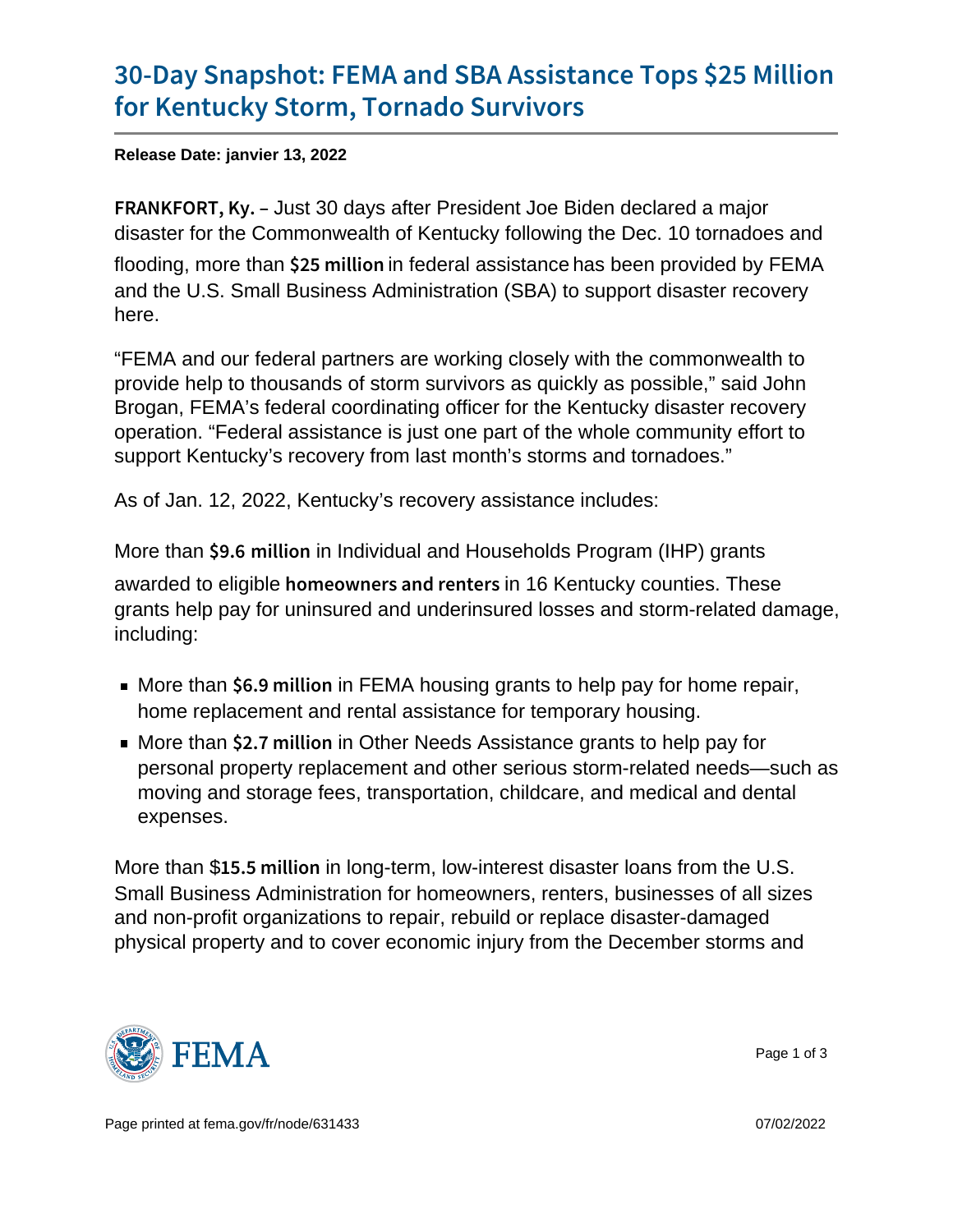tornadoes.

The 16 counties designated for Individual Assistance in this disaster are: Barren, Caldwell, Christian, Fulton, Graves, Hart, Hickman, Hopkins, Logan, Lyon, Marion, Marshall, Muhlenberg, Ohio, Taylor, and Warren.

The commonwealth and FEMA have staffed and operated 18 Disaster Recovery Centers in 14 counties which provide one-on-one assistance to survivors. The centers have tallied more than  $2,200$  visits by  $\text{Is}$  addition, or SEMA Mobile Registration Center is open Marshall County.

- FEMA response staff was on site at the Kentucky Emergency Operations Center within hours of the storm. To date more than 500 FEMA personnel have deployed to the operation to execute disaster assistance and recovery programs in partnership with the Kentucky.
- In the early days of response FEMA deployed Urban Search and Rescue teams to assist in life saving actions. Other specialized teams were deployed to work on power restoration and debris assessment.
- FEMA has sent Disaster Survivor Assistance (DSA) teams to storm-impacted neighborhoods in every designated county. These teams travel door-to-door in hard-hit neighborhoods helping survivors apply for assistance. [DSA teams work](https://youtu.be/OuqoFF1uyWE) [with commonwealth and local emergency managers to identify and conduct](https://youtu.be/OuqoFF1uyWE) [targeted outreach to underserved communities,](https://youtu.be/OuqoFF1uyWE) visit homes, businesses, and nonprofit organizations to help residents register for assistance, identify, and address immediate and emerging needs, and make referrals to other local, commonwealth, and voluntary agencies for additional support.
	- **These teams provide information on resources available from federal and** state governments, nonprofit organizations, and the faith-based community to help address immediate needs.
	- To date,  $DSA$  pershound more than  $5,400$  homore than  $300$  busintesy shave interacted with more than  $6,000$  surand whaves registered more than  $1,500$  housfort Fundation individual Assistance program.
- **FEMA** is working to remove barriers to assistance, ensuring all survivors have equal access to disaster aid and resources.



Page 2 of 3